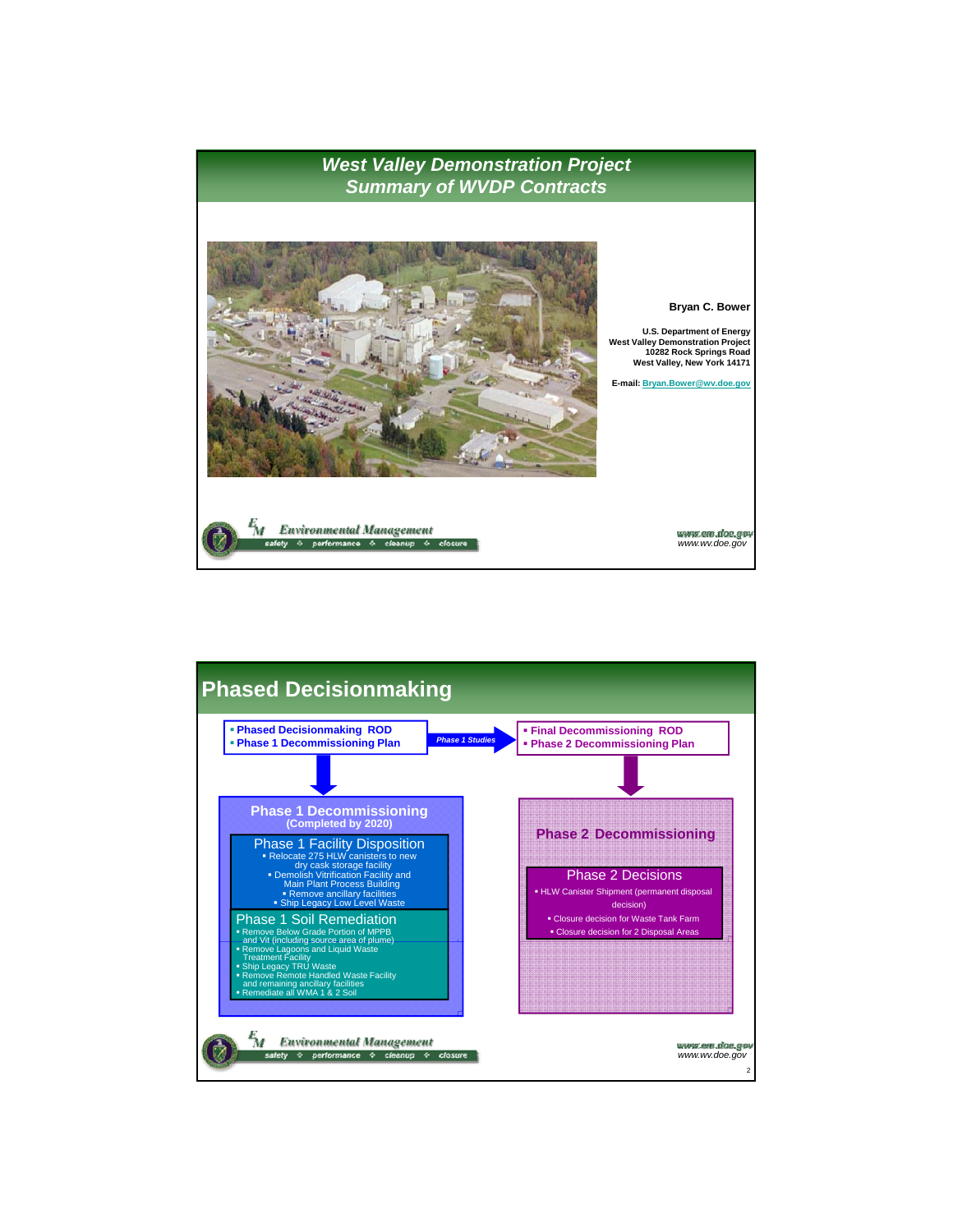

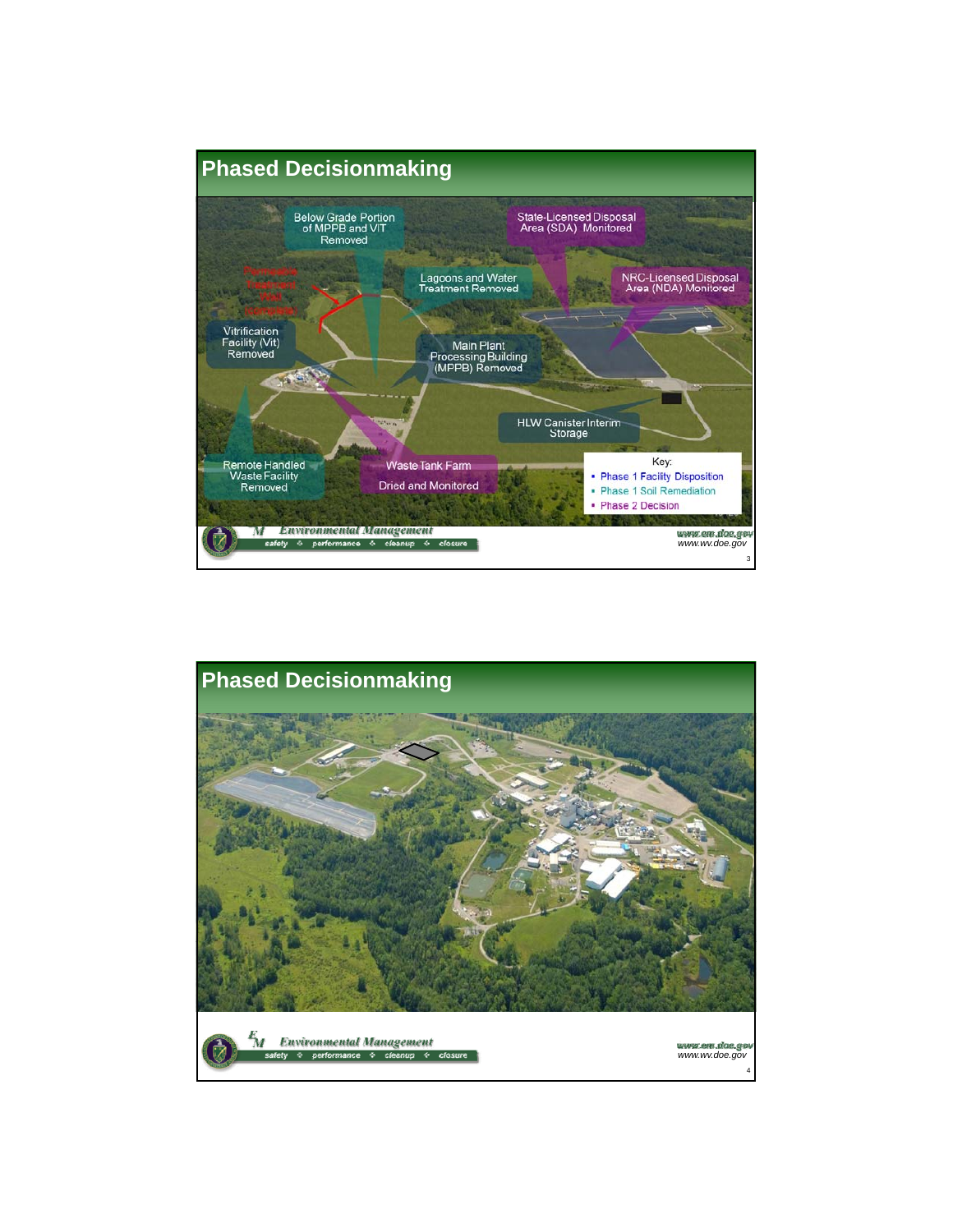

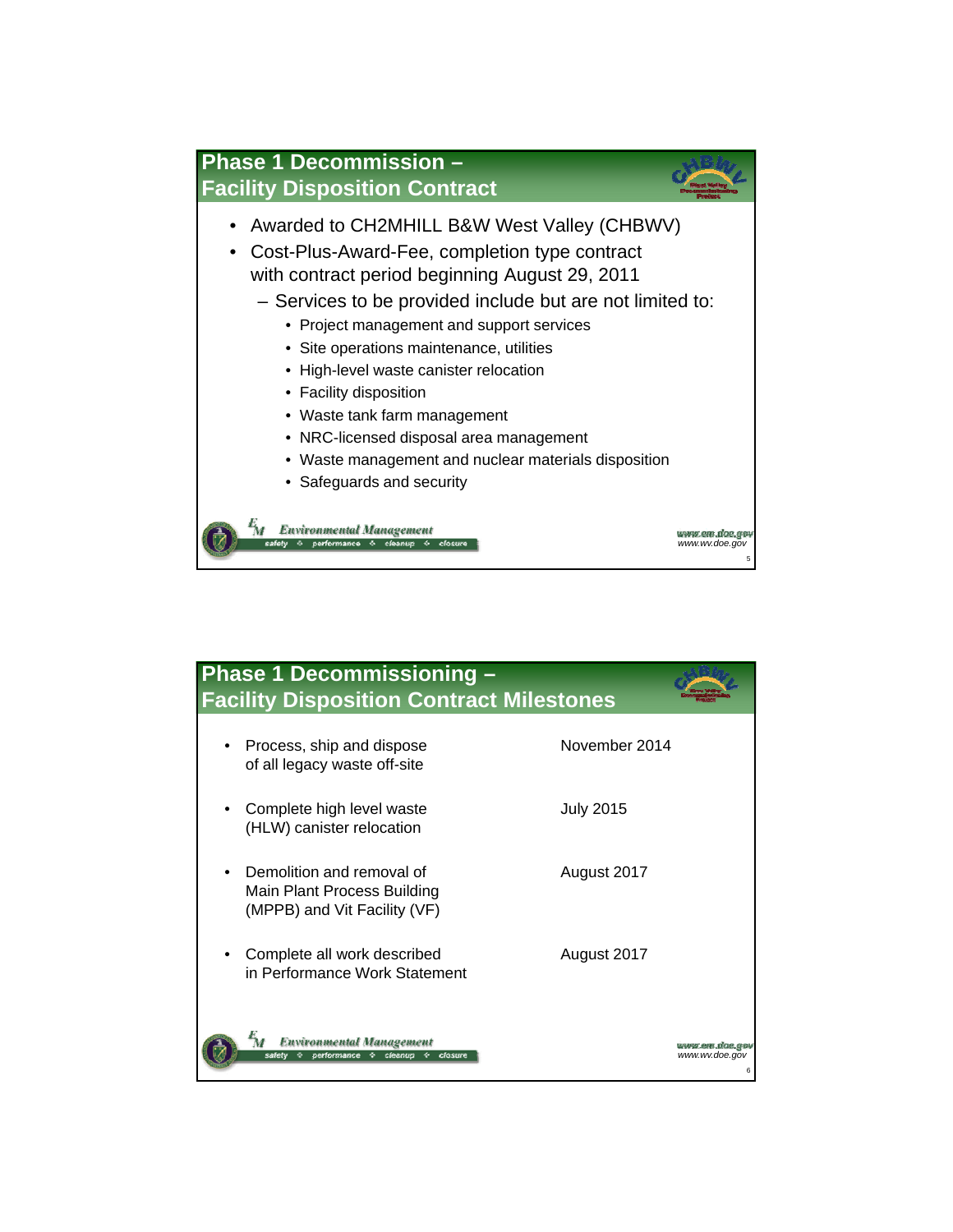

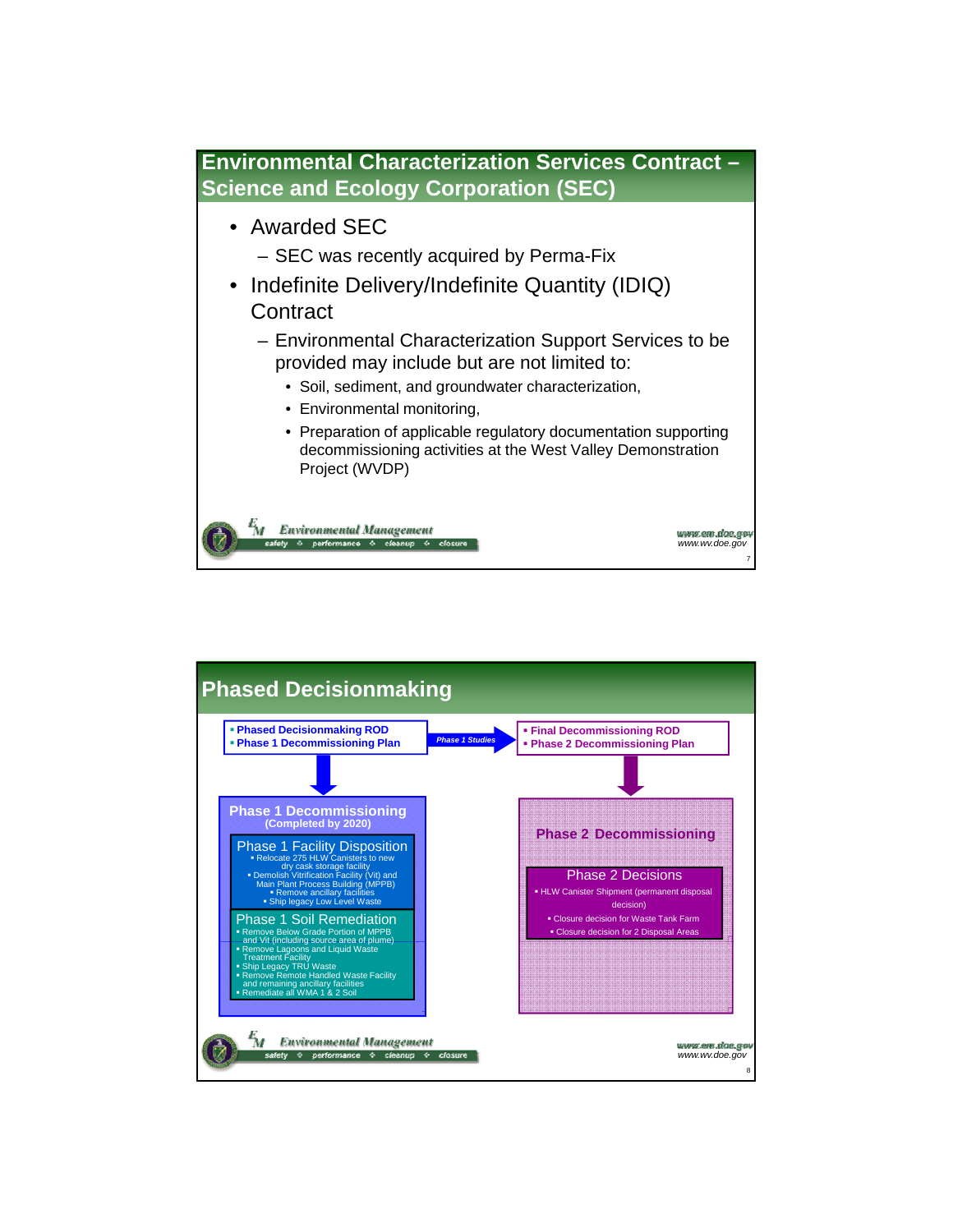

## **Phase 1 Studies Contract – Enviro Compliance Solutions (ECS)**

- Awarded to ECS
- Contract is jointly funded by DOE and NYSERDA
- ECS team includes two subcontractors ECS team includes two
	- Innovative Technical Solutions, Inc. (ITSI)
		- Technical Support Services
	- Armstrong and Associates
		- Moderator/Facilitator Services